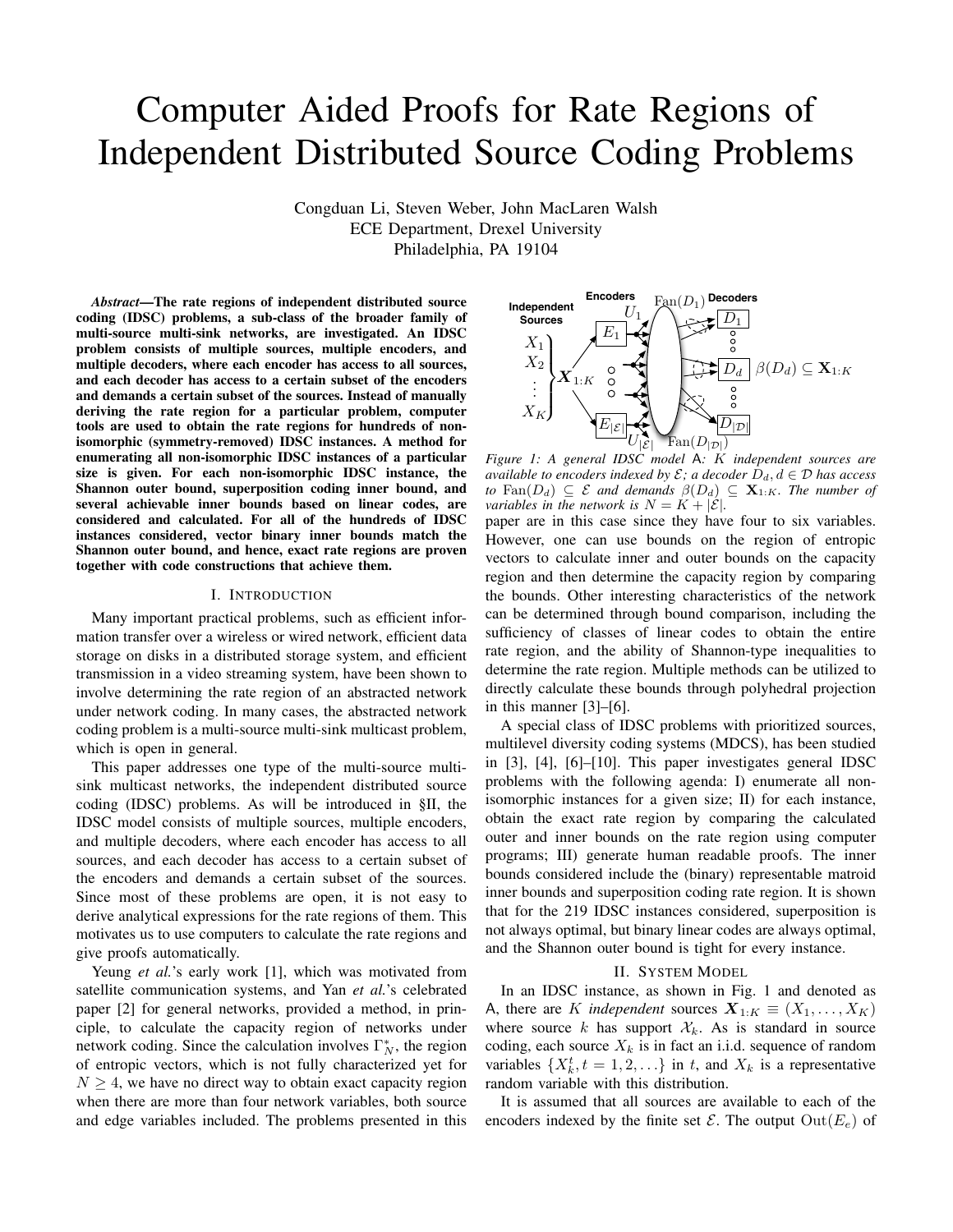an encoder  $E_e$  is a description/message variable  $U_e, e \in \mathcal{E}$ . The message variables, or the encoders, are mapped to a collection of decoders indexed by the set  $D$ . The collection of mappings is denoted as a bipartite set  $\mathcal{G}, \mathcal{G} \subseteq \mathcal{E} \times \mathcal{D}$  of edges where  $(E_e, D_d) \in \mathcal{G}$  if  $E_e$  is accessible by  $D_d$ . The set of encoders mapped to a particular decoder  $D_d$  is called the *fan* of  $D_d$ , and is denoted as  $\text{Fan}(D_d) = \{E_e | (E_e, D_d) \in \mathcal{G}\}.$ Similarly, the set of decoders connected to a particular encoder  $E_e$  is called the *fan* of  $E_e$ , and is denoted by  $\text{Fan}(E_e)$  =  ${D_d | (E_e, D_d) \in \mathcal{G}}$ . The demands of a decoder  $D_d$  are  $\beta(D_d) \subseteq \mathbf{X}_{1:k}$ . Furthermore, with a little abuse of notation, we denote  $\text{Fan}(\mathbf{X}_{\mathcal{I}}) = \{i \in \mathcal{D} | \beta(D_i) = \mathbf{X}_{\mathcal{I}}\}\, \mathcal{I} \subseteq 1 : K.$ Note that the total number of variables in the network is  $N = K + |\mathcal{E}|$ , including all source and coded message variables.

We define an IDSC instance as *minimal* if it obeys:

- (C1.) ∀*i*,  $j \in \mathcal{D}$ , Fan $(D_i) \neq \text{Fan}(D_j)$ ;
- (C2.) If  $\text{Fan}(D_i) \subseteq \text{Fan}(D_j)$ ,  $i \neq j$ , then  $\beta(D_i) \cap \beta(D_j) = \emptyset$ ;
- (C3.)  $\bigcup_{i \in \mathcal{D}} \text{Fan}(D_i) = \mathcal{E};$
- (C4.)  $\sharp k, l \in \mathcal{E}, k \neq l$  such that  $\text{Fan}(E_k) = \text{Fan}(E_l)$ .
- (C5.)  $\forall k \in \{1, 2, ..., K\}, \exists d \in \mathcal{D}$  such that  $X_k \in \beta(D_d)$ .
- (C6.)  $\forall k, l \in \{1, 2, \ldots, K\}, k \neq l$ , we have  $\{d \in \mathcal{D} | X_k \in$  $\beta(D_d)$ }  $\neq$  { $d \in \mathcal{D}|X_l \in \beta(D_d)$ }.

The first condition  $(C1)$  indicates the trivial requirement that no two decoders should have the same fan, for otherwise these two decoders can be combined.  $(C2)$  is necessary for pursuing minimality of representation of a network because the demand at decoder  $D_i$  implies that decoder  $D_j$  can also decode  $\beta(D_i)$ . This condition also makes sure that there does not exist a contradiction in the decoding capabilities, for instance, a decoder may have access to more encoders than another but demands less. A special case of this condition is when the demands of some decoders are identical. This requires that the fan of such decoders cannot be a subset of one another. (C3) requires that every encoder must be in use in the reconstruction. (C4) requires that no two encoders have exactly the same fan, for otherwise the two encoders can be combined. (C5) ensures that no source is redundant. (C6) ensures that no two sources can be combined as a single source.

# *A. Representation of IDSC instances*

One representation of an IDSC instance is to list the fan and demands of each decoder. Since  $\text{Fan}(D_d) \subseteq \mathcal{E}, \forall d \in \mathcal{D}$ , one can represent  $Fan(D_d)$  using a  $|\mathcal{E}|$ -bit indicator vector or a corresponding integer value, where the entries of the vector from left to right are mapped to  $E_{\mathcal{E}}$ ,...,  $E_1$  and a one in a position indicates the inclusion of the associated encoder in Fam( $D_d$ ). Similarly, the demands  $\beta(D_d)$  can be coded with a K-bit vector or integer with  $D_1$  corresponding to the last bit. We can define a bijection  $\theta : n \leftrightarrow find(bin(n) \neq 0)$  between positions of indicators (non-zero values) in binary sequence and corresponding integer value. For example,  $\theta(6) = \{2, 3\}$ because the binary sequence of 6 is (110) and the non-zero positions are 2, 3 from the right side. Furthermore, we denote that  $\mathbf{X}_{\theta(n)} = \{X_i, i \in \theta(n)\}\)$ . With this encoding, an IDSC instance can be easily represented by a matrix with  $2<sup>K</sup> - 1$  rows, where the row indices represent the demands of decoders and entries are integers representing the fan of each decoder. An all-zero vector at  $i$ -th row means there is no decoder that only requires  $\mathbf{X}_{\theta(i)}$ . Each row may include some zeros to make them the same length. For example, the configuration matrix for the fourth  $(2, 2)$  IDSC instance, shown as iv) in Fig. 2, is Л T  $\begin{array}{ccc} 0 & 3 \\ 1 & 2 \\ 0 & 0 \end{array}$  , where the three row vectors indicate that there is one decoder that has access to  ${E_1, E_2}$  ((11)<sub>2</sub> = 3) and demands  $X(\theta(1) = \{1\})$ . Two decoders that have access to  $E_1$  ((01)<sub>2</sub> = 1),  $E_2$  ((10)<sub>2</sub> = 2) respectively both demand Y  $(\theta(2) = \{2\})$ . Note that this implies the first decoder can also decode  $Y$ , but we only list  $X$  as its demand due to minimality condition (C2).

Another notation for an IDSC instance that we will use extensively in this paper is the tuple  $(\mathbf{X}_{1:K}, \mathcal{E}, \mathcal{D}, \mathcal{G}, \beta(D_d), d \in$ D) where  $X_{1:K} = (X_1, \ldots, X_K)$  represents the K sources,  $\mathcal E$  is the encoder set,  $\mathcal D$  is the decoder set with corresponding demands  $\beta(D_d)$ ,  $d \in \mathcal{D}$ , and  $\mathcal G$  is the set of edges between encoders and decoders which indicates the accesses of each decoder: if  $D_d$  has access to  $E_e$ , the edge  $(E_e, D_d) \in \mathcal{G}$ .

## *B. Enumeration of non-isomorphic IDSC Problems*

We begin by defining a notion of equivalent or isomorphic IDSC problem instances.

**Definition 1** (Isomorphic IDSC instances): Two  $(K, |\mathcal{E}|)$ IDSC instances,  $A = (\mathbf{X}_{1:K}, \mathcal{E}, \mathcal{D}, \mathcal{G}, \beta(D_d), d \in \mathcal{D})$  and  $\mathsf{A}' = (\mathbf{X}'_{1:K}, \mathcal{E}', \mathcal{D}', \mathcal{G}', \beta(D_{d'}), d' \in \mathcal{D}')$ , are *isomorphic*, denoted as A  $\cong$  A', if there exist a permutation of sources  $\sigma : \mathbf{X}_{1:K} \to \mathbf{X}'_{1:K}$ , a permutation of encoders  $\mathcal{E},$  $\pi: \mathcal{E} \to \mathcal{E}'$  such that  $\mathbf{X}'_{1:K} = \sigma(\mathbf{X}_{1:K}), \mathcal{E}' = \pi(\mathcal{E}), \mathcal{D}' = \mathcal{D},$  $\mathcal{G}' = \{(\pi(E_e), D_d) | (E_e, D_d) \in \mathcal{G}\},$  and  $\beta(D_{d'}) = \sigma(\beta(D_d)).$ 

Since the isomorphism merely permutes the sources and/or encoders, to study all possible IDSC instances, it suffices to consider one representative in each isomorphism class, i.e., only consider non-isomorphic IDSC instances. One method to do this is to remove isomorphisms from the list of all IDSC instances. Utilizing such a method has the additional benefit of indicating the total list of IDSC instances (with symmetries included) for comparison with the list and number of nonisomorphic instances. In order to obtain all IDSC instances, similar as [6], we use the observation that the fan of decoders with the same decoding ability must be a *Sperner family* of the encoders set  $\mathcal{E}$ , as required by condition (C2). A Sperner family of E, sometimes also called an *independent system* or a *clutter*, is a collection of subsets of  $\mathcal E$  such that no element is contained in another. Since the fan of a certain subset of the sources can be empty, the empty set, or the all-zero row vector, is used to represent the mapping between encoders and such "decoders".

An algorithm to enumerate isomorphic and non-isomorphic IDSC instances is given in Algorithm 1. We consider the subsets of sources as demands of decoders in a binary-count order. The enumeration process works as follows.

1) List all Sperner families,  $Sper(\mathcal{E})$  of the encoders set  $\mathcal E$  (required by (C2)); this can be done by considering all combinations of subsets of  $\mathcal E$  that satisfy the clutter property;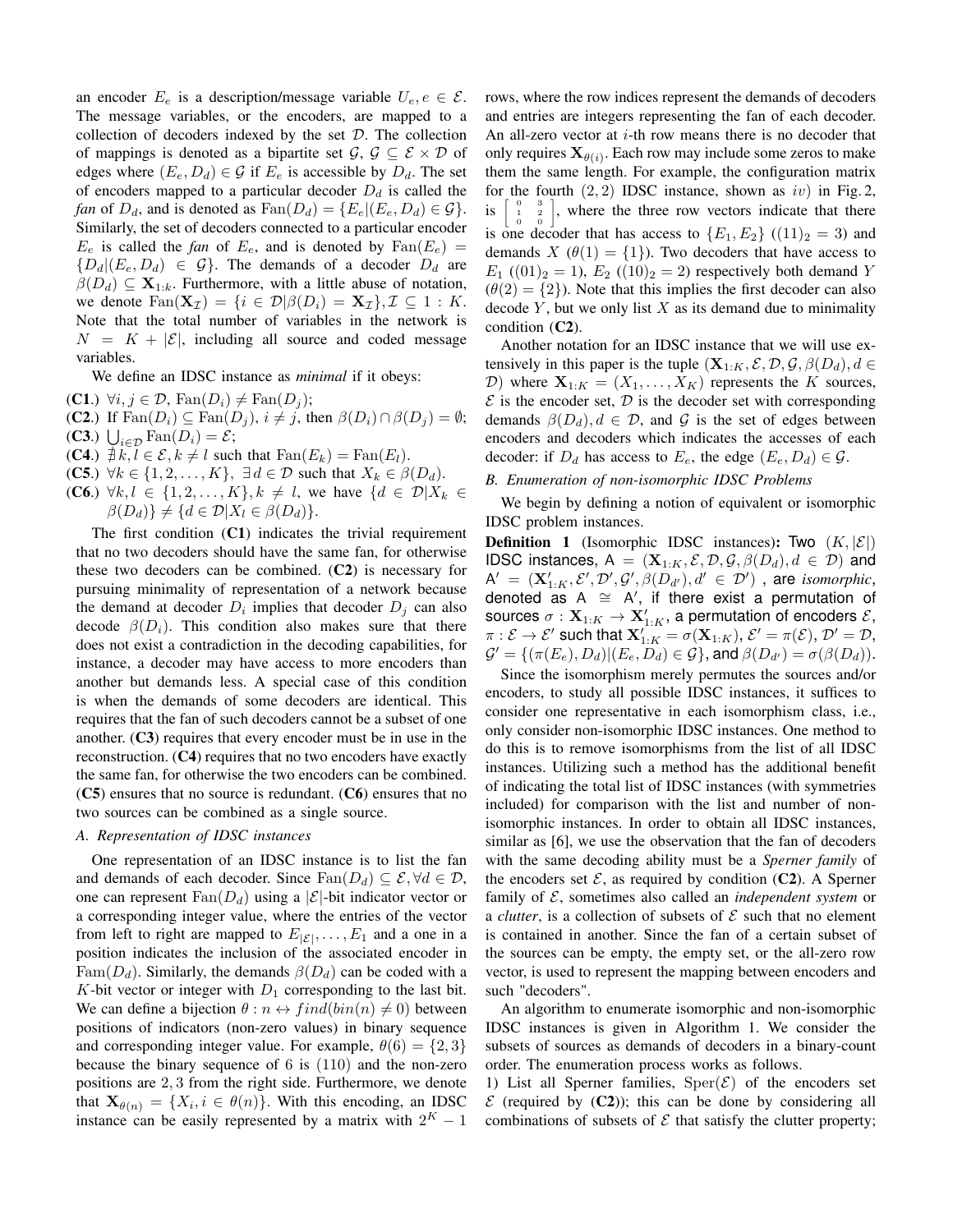2) All Sperner families, including the empty set, are possible configurations for decoders demanding the first source, except when  $K = 1$ , from (C5);

3) Suppose we have configurations for up to the fan of  $X_{\theta(i-1)}$ . Now we will augment the existing partiallyconfigured IDSC instances with configurations for the fan of  $X_{\theta(i)}$ , i.e., the decoders merely demanding  $X_{\theta(i)}$ . We consider all the existing instances one by one. Take one of them as an example. Since the fan of decoders in  $Fan(\mathbf{X}_{\theta(i)})$ cannot have same fan as the existing decoders (required by (C1)), we should remove the Sperner families containing at least one element that is already selected in the existing decoders. Furthermore, for every  $j < i$  such that  $\theta(j) \subset \theta(i)$ , all Sperner families containing at least one element that is a subset of the fan of a decoder in  $Fan(\mathbf{X}_{\theta(i)})$  shall be removed as well (required by  $(C2)$ ). The remaining Sperner families are possible configurations for  $\text{Fan}(\mathbf{X}_{\theta(i)})$ . Repeat until  $i = 2<sup>K</sup> - 1$ .

4) At the last stage, when  $i = 2<sup>K</sup> - 1$ , the fan of  $X_{1:K}$  are considered. If all encoders have been assigned access to at least one decoder (required by  $(C3)$ ), no two encoders have the same fan (required by  $(C4)$ ), and each source is required by at least one decoder (required by (C5)), an IDSC instance with simplest structure has been obtained;

5) After step 4), all IDSC instances are obtained with isomorphism. Then we remove isomorphism by keeping one instance in every isomorphism class, where the IDSC instances can be obtained by permuting sources and/or encoders from one another, and remove the others in the isomorphism class from the list of all IDSC instances.

The numbers of IDSC instances for some  $(K, |\mathcal{E}|)$  pairs are listed in the first three columns of Table I. Due to the limit of space, we only list the 4 non-isomorphic minimal  $(2, 2)$  IDSC instances in Fig. 2.

$$
X \xrightarrow{E_1 \rightarrow E_1} X \xrightarrow{E_1 \rightarrow E_1} X \xrightarrow{E_1 \rightarrow E_1} X \xrightarrow{E_1 \rightarrow E_1} X \xrightarrow{E_1 \rightarrow E_1} X \xrightarrow{E_1 \rightarrow E_1} X \xrightarrow{E_1 \rightarrow E_1} Y \xrightarrow{E_2 \rightarrow E_2} Y \xrightarrow{E_2 \rightarrow E_2} Y \xrightarrow{E_2 \rightarrow E_2} Y \xrightarrow{E_2 \rightarrow E_2} Y \xrightarrow{E_2 \rightarrow E_2} Y \xrightarrow{E_2 \rightarrow E_2} Y \xrightarrow{E_2 \rightarrow E_2} Y \xrightarrow{E_2 \rightarrow E_2} Y \xrightarrow{E_2 \rightarrow E_2} Y \xrightarrow{E_2 \rightarrow E_2} Y \xrightarrow{E_2 \rightarrow E_2} Y \xrightarrow{E_2 \rightarrow E_2} Y \xrightarrow{E_2 \rightarrow E_2} Y \xrightarrow{E_2 \rightarrow E_2} Y \xrightarrow{E_2 \rightarrow E_2} Y \xrightarrow{E_2 \rightarrow E_2} Y \xrightarrow{E_2 \rightarrow E_2} Y \xrightarrow{E_2 \rightarrow E_2} Y \xrightarrow{E_2 \rightarrow E_2} Y \xrightarrow{E_2 \rightarrow E_2} Y \xrightarrow{E_2 \rightarrow E_2} Y \xrightarrow{E_2 \rightarrow E_2} Y \xrightarrow{E_2 \rightarrow E_2} Y \xrightarrow{E_2 \rightarrow E_2} Y \xrightarrow{E_2 \rightarrow E_2} Y \xrightarrow{E_2 \rightarrow E_2} Y \xrightarrow{E_2 \rightarrow E_2} Y \xrightarrow{E_2 \rightarrow E_2} Y \xrightarrow{E_2 \rightarrow E_2} Y \xrightarrow{E_2 \rightarrow E_2} Y \xrightarrow{E_2 \rightarrow E_2} Y \xrightarrow{E_2 \rightarrow E_2} Y \xrightarrow{E_2 \rightarrow E_2} Y \xrightarrow{E_2 \rightarrow E_2} Y \xrightarrow{E_2 \rightarrow E_2} Y \xrightarrow{E_2 \rightarrow E_2} Y \xrightarrow{E_2 \rightarrow E_2} Y \xrightarrow{E_2 \rightarrow E_2} Y \xrightarrow{E_2 \rightarrow E_2} Y \xrightarrow{E_2 \rightarrow E_2} Y \xrightarrow{E_2 \rightarrow E_2} Y \xrightarrow{E_2 \rightarrow E_2} Y \xrightarrow{E_2 \rightarrow E_2} Y \xrightarrow{E_2 \rightarrow E_2} Y \xrightarrow{E_2 \rightarrow E_2} Y \xrightarrow{E_2 \rightarrow E_2} Y \xrightarrow{E_2 \rightarrow E_2} Y \x
$$

The fast growth of number of Sperner families with increasing  $|\mathcal{E}|$  renders Algorithm 1 inefficient for large numbers of encoders. As a special case of the general network model in [11], we can use the algorithm in [11], based on Leiterspiel [12], to list the non-isomorphic IDSC instances directly.

# III. RATE REGION FORMULATION

We now define the network codes and the capacity region for an IDSC instance. Each source node  $k \in \{1, ..., K\}$  is associated with an IID sequence distributed according to its independent random variable  $X_k$  taking values in  $\mathcal{X}_k$ . Let  $\mathbf{R} =$  $(H(X_1),...,H(X_K), R_1,...,R_{|\mathcal{E}|}) \in \mathbb{R}_+^{K+|\mathcal{E}|}$  be a vector of source and edge rates. A  $(n, \mathbf{R})$  block code over  $\mathbb{F}_q$  consists of a series of block encoders, one for each  $e \in \mathcal{E}$ , which are functions that map a block of  $n$  source observations from all sources, to one of  $\left[q^{nR_e}\right]$  different descriptions in  $\eta_e$  =  $\{0, 1, \ldots, \lceil q^{nR_e} \rceil - 1\}, f_e^{(n)} : \prod_{k \in \{1, \ldots, K\}} \mathcal{X}_k^n \to \eta_e, e \in \mathcal{E},$  **Input**: Encoder index set  $\mathcal{E}$ , Number of sources  $K$ Output: All non-isomorphic IDSC instances M, all IDSC instances with isomorphism  $\mathcal{M}'$ 

**Initialization:** List all Sperner families  $Sper(\mathcal{E})$  of  $\mathcal{E}$ ,  $pool = \text{Sper}(\mathcal{E}), A = (\mathbf{X}_{1:K}, \mathcal{E}, \emptyset, \emptyset, \emptyset), \mathcal{M}' = A;$ for  $i = 1$  :  $(2^{K} - 1)$  do  $\mathcal{M}'' = \mathcal{M}', \mathcal{M}' = \emptyset;$ for *every*  $A \in \mathcal{M}''$  do if  $i \neq 2^K - 1$  then  $pool = \text{Sper}(\mathcal{E}) \setminus \{ \mathcal{I} \in$  $Sper(\mathcal{E})$ |Aug(A, *I*, *i*) violates (C1)-(C2)}; end else  $pool = \text{Sper}(\mathcal{E}) \setminus \{ \mathcal{I} \in$  $Sper(\mathcal{E})|Aug(A, \mathcal{I}, i)$  violates (C1)-(C5)}; end  $\mathcal{A} = Aug(A, pool, i), \mathcal{M}' = \mathcal{M}' \cup \mathcal{A};$ end end

Remove isomorphisms:  $M = isoRemoval(M');$ where the  $Aug$  function is defined as follows **Function:**  $A = Aug(A, pool, i)$  $\mathcal{A} = \emptyset$ ;

**for** every 
$$
\mathcal{I} \in pool
$$
 **do**  
\n
$$
\mathcal{D}' = \mathcal{D} \cup \{|\mathcal{D}| + 1, ..., |\mathcal{D}| + |\mathcal{I}|\};
$$
\n
$$
\beta(|\mathcal{D}| + 1) = \cdots = \beta(|\mathcal{D}| + |\mathcal{I}|) = \mathbf{X}_{\theta(i)};
$$
\n**for**  $j = 1 : |\mathcal{I}|$  **do**  
\n
$$
|\mathcal{G}' = \mathcal{G} \cup \{ (E_e, D_{|\mathcal{D}|+j}) | E_e \in \mathcal{I}(j) \};
$$
\n**end**  
\n
$$
\mathcal{A} = \mathcal{A} \cup (\mathbf{X}_{1:K}, \mathcal{E}, \mathcal{D}', \mathcal{G}', \beta(D_{d'}), d' \in \mathcal{D}');
$$
\n**end**

Algorithm 1: Enumerate isomorphic and non-isomorphic  $(K, |\mathcal{E}|)$  IDSC instances

and a series of decoders  $d \in \mathcal{D}$ , which are functions  $g_d^{(n)}$ d and a series of decoders  $d \in \mathcal{D}$ , which are functions  $g_d^{(n)}$ :<br>  $\prod_{e \in \text{Fan}(D_d)} \eta_e \to \prod_{k \in \beta(D_d)} \mathcal{X}_k^n$ ,  $d \in \mathcal{D}$ . Denote by  $U_e^n \in \eta_e$ the message for encoder  $e, e \in \mathcal{E}$ , which is the result of the encoding function  $f_e^n$ .

The achievable rate region of a network A, denoted as  $\mathcal{R}_*(A)$ , consists of all rate vectors **R**  $(H(X_1),...,H(X_K), R_1,...,R_{|\mathcal{E}|})$  such that there exist sequences of encoding functions  $f^n = (f_e^n, e \in \mathcal{E})$  and decoding functions  $g^n = (g_d^n, d \in \mathcal{D})$  for which the probability of error at each decoder can be made arbitrarily small as  $n \to \infty$ , and the closure of this achievable region is the capacity region. Specifically, define the probability of error for each decoder  $d \in \mathcal{D}$  as  $p_d^{n, \text{err}}(\mathbf{R}) = \mathbb{P}(g_d^n(U_{\text{Fan}(D_d)}^n) \neq \beta(D_d)^{1:n})$ , and the maximum over these as  $p^{n, \text{err}}(\mathbf{R}) = \max_{d \in \mathcal{D}} p_d^{n, \text{err}}$ . A rate vector is in the rate region,  $\mathbf{R} \in \mathcal{R}_*(\mathsf{A})$ , is achievable if there exists a sequence of encoders  $\{f_e^n\}$  and decoders  $\{g_d^n\}$  such that  $p^{n,\text{err}}(\mathbf{R}) \to 0$  as  $n \to \infty$ , and the closure of the set of achievable rate vectors is the capacity region.

Extending the formula in [2] and following similar procedure as in [6], [13], the expression of the rate region of an IDSC problem expressed in terms of region of entropic vectors  $\Gamma_N^*$  and some network constraints, where N is the number of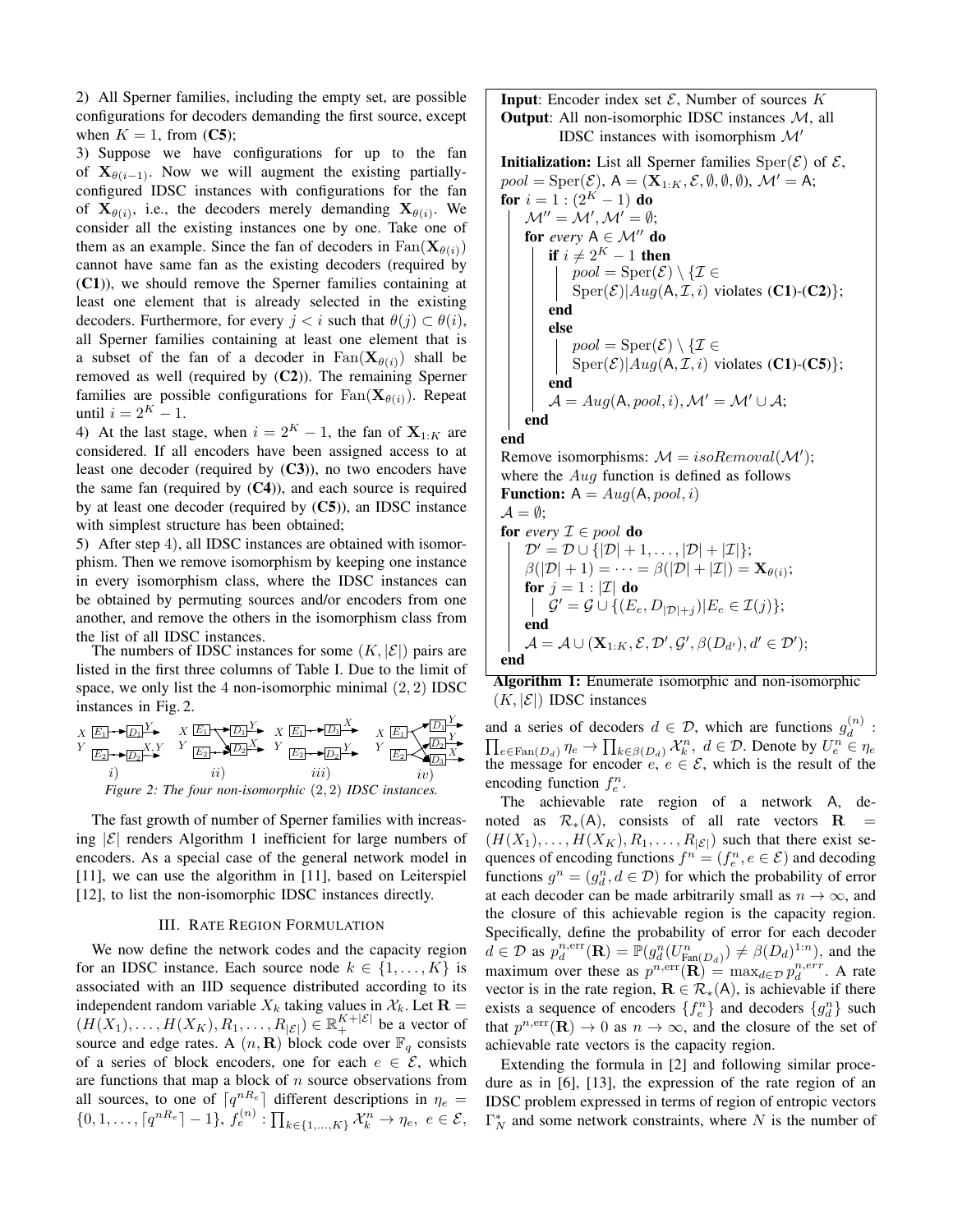variables in the network including both the source and encoder variables. Note that we assume that the output of a source will be the associated source variable itself and therefore we do not have the source coding constraints (usually represented as  $\mathcal{L}_2$ ) for IDSC problems. Therefore, the rate region of an IDSC instance A is

$$
\mathcal{R}_{*}(\mathsf{A}) = \text{Proj}_{\mathbf{r},\boldsymbol{\omega}}(\overline{\text{con}(\Gamma_{\mathsf{N}}^{*} \cap \mathcal{L}_{1,3})} \cap \mathcal{L}_{4',5}),\tag{1}
$$

where  $con(\mathcal{B})$  is the conic hull of  $\mathcal{B}$ , and  $Proj_{r,\omega}(\mathcal{B})$  is the projection of the set B on the coordinates  $[r^T, \omega^T]^T$  where  $\mathbf{r} = [R_e | e \in \mathcal{E}]$  and  $\boldsymbol{\omega} = [H(X_k), k \in 1 : K]$ . Further,  $\Gamma_N^*$  $\mathcal{L}_i = [H_e] \in \mathcal{L}_j$  and  $\mathcal{L}_i = [H(X_k), k \in \mathcal{L}_i]$ . Putther,  $\mathcal{L}_N$ <br>and  $\mathcal{L}_i$ ,  $i = 1, 3, 4', 5$  are viewed as subsets of  $\mathbb{R}^M$ ,  $M = \mathbb{R}^M$  $2^N - 1 + |\mathcal{E}|, N = K + |\mathcal{E}|$ , with coordinates  $[h^T, r^T]^T$ , with  $h \in \mathbb{R}^{2^N-1}$  indexed by subsets of N as is usual in entropic vectors,  $r \in \mathbb{R}^{|\mathcal{E}|}$  playing the role of the capacities of edges, and any unreferenced dimensions (e.g.  $r$  in  $\Gamma_N^*$ ) are left unconstrained (e.g.  $\mathbf{r} \in \mathbb{R}^{|\mathcal{E}|}$  in  $\Gamma_N^*$ ). The  $\mathcal{L}_i$ ,  $i = 1, 3, 4', 5$  are network constraints representing source independency, codings at encoders, edge capacity constraints, sink nodes decoding constraints, respectively:

$$
\mathcal{L}_1 = \left\{ \mathbf{h} \in \mathbb{R}^M : h_{\mathbf{X}_{1:K}} = \sum_{k \in 1:K} h_{X_k} \right\} \tag{2}
$$

$$
\mathcal{L}_3 = \{ \mathbf{h} \in \mathbb{R}^M : h_{\mathbf{U}_e | \mathbf{X}_{1:K}} = 0, \forall e \in \mathcal{E} \}
$$
(3)

$$
\mathcal{L}_{4'} = \{ (\mathbf{h}^T, \mathbf{r}^T)^T \in \mathbb{R}_+^{2^{N}-1+|\mathcal{E}|} : R_e \ge h_{U_e}, e \in \mathcal{E} \} (4)
$$

$$
\mathcal{L}_5 = \{ \mathbf{h} \in \mathbb{R}^M : h_{\beta(t)|\mathbf{U}_{\ln(D_d)}} = 0, \forall d \in \mathcal{D} \}. \tag{5}
$$

and we will denote  $\mathcal{L}(\mathsf{A}) = \mathcal{L}_1 \cap \mathcal{L}_2 \cap \mathcal{L}_{4'} \cap \mathcal{L}_5$ .

Similar to the solutions in [3]–[6], [13], we will replace  $\Gamma_N^*$  with polyhedral inner and outer bounds, typically from  $\mathbb{F}_q$  representable matroids and the Shannon outer bound  $\Gamma_N^o$ , respectively, to check if the bounds match, because  $\Gamma_N^*$  is not fully characterized and even not polyhedral for  $N \geq 4$  [14]. With polyhedral outer and inner bounds on  $\Gamma_N^*$ , (1) becomes a polyhedral computation problem which involves applying some constraints onto a polyhedra and then projecting down onto some coordinates. If the outer and inner bounds on rate region match, we obtain the exact rate region.

Regarding the inner bounds, as shown in [3]–[6], [13], there are two types of inner bounds obtained from  $\mathbb{F}_q$ -representable matroids. One is  $\Gamma_N^{s,q}$ , which is obtained directly from the conic hull of rank functions of  $\mathbb{F}_q$ -representable matroids on N elements, and their representations are associated with *scalar codes* in the sense described in [4], [6]. The other inner bound, associated with *vector codes*, is  $\Gamma_N^{v,q,N'}$ , which is obtained by considering the conic hull of rank functions of polymatroids which are N-partition of the ground sets of  $\mathbb{F}_q$ -representable matroids on  $N' > N$  elements as described in [4], [6]. The tightness of the inner bound  $\Gamma_N^{v,q,N'}$  is increasingly tight as  $N' \rightarrow \infty$ . With these bounds, we have associated rate regions

$$
\mathcal{R}_k(\mathsf{A}) = \text{Proj}_{\mathbf{r},\boldsymbol{\omega}}(\Gamma_N^k \cap \mathcal{L}(\mathsf{A})), \quad k \in \{o,(s,q),(v,q,N')\}
$$

We also consider another important inner bound for the rate region, the superposition coding rate region, under which sources are coded independently from one another in each encoder, and the output of each encoder is the concatenation of the separately coded messages across the different

*Table I: Sufficiency of codes for IDSC instances: Columns 4–6 show the number of instances that the rate region inner bounds match with the Shannon outer bound.*

| Σ<br>$\cdot$ $\Lambda$ |      | $\mathcal M$ | $\mathcal{R}_{s,2}(\mathsf{A})$ | $\mathcal{R}_{v,2,N+1}(\mathsf{A})$ | $\mathcal{R}_{sp}(\mathsf{A})$ |
|------------------------|------|--------------|---------------------------------|-------------------------------------|--------------------------------|
| ച                      |      |              |                                 |                                     |                                |
| (2, 3)                 | 234  | 33           |                                 |                                     |                                |
| (3, 2)                 | 24   |              |                                 |                                     |                                |
| (3, 3)                 | 4752 | 179          | 143                             | 179                                 | 148                            |

sources. The associated region in this case is determined by the max-flow min-cut bound [14]. In particular, let  $v =$  $(R_e, H(X_k), R_e(X_k)|e \in \mathcal{E}, k \in 1: K$ , where  $R_e(X_k)$  is the sub-rate of source  $X_k$  at encoder  $E_e$ . After considering all decoders in  $D$ , we can get the superposition coding rate region for an IDSC instance A as

$$
\mathcal{R}_{sp}(\mathsf{A}) := \mathrm{Proj}_{\mathbf{r},\omega} \left\{ \mathbf{v} \middle| \begin{array}{c} R_e = \sum_{i=1}^K R_e(X_i), \ e \in \mathcal{E}, \\ \sum_{e \in \mathrm{Fan}(D_d)} R_e(X_i) \ge H(X_i), \\ X_i \in \beta(D_d), \forall d \in \mathcal{D}. \end{array} \right\}.
$$

We will consider all these bounds above for the thousands of non-isomorphic IDSC problems and prove their rate regions in the next section. If an inner bound matches with the Shannon outer bound, we say the associated codes are sufficient, i.e., every extreme ray in the outer bound on the rate region can be achieved by such codes.

#### IV. COMPUTER AIDED PROOFS FOR RATE REGIONS

In this section, experimental results on thousands of IDSC instances are presented. We extended the ability of our computation package [15] to handle IDSC problems. We investigated rate regions for 219 non-isomorphic minimal IDSC instances representing 5130 isomorphic ones. These include the cases when  $(K, |\mathcal{E}|) = (2, 2), (2, 3), (3, 2), (3, 3)$ . For each nonisomorphic IDSC instance, we calculated several bounds on its rate region: the Shannon outer bound  $\mathcal{R}_{o}$ , the superposition coding inner bound  $\mathcal{R}_{sp}$ , the scalar binary representable matroid inner bound  $\mathcal{R}_{s,2}$ , the vector binary representable matroid inner bounds  $\mathcal{R}_{v,2,N+1}$ , where  $N = K + |\mathcal{E}|$ . If the outer bound on the rate region matches with an inner bound, we not only obtain the exact rate region but also know the codes that suffice to achieve any point in it.

Though it is infeasible to list all the 219 rate regions in this paper, a summary of results on the matches of various bounds is shown in Table I. The exact rate regions, their converses, and the codes that achieve them for all 219 non-isomorphic cases can be obtained at [16] and can be re-derived using [15]. For the non-isomorphic IDSC instances we considered, the Shannon outer bound is always tight on the rate regions, and the exact rate regions are obtained. Superposition coding does not always suffice for the IDSC instances. It suffices only for IDSC instances with  $|\mathcal{E}| = 2$ . Similarly, scalar binary codes also only suffice for the instances with  $|\mathcal{E}| = 2$  but not for all instances with  $|\mathcal{E}| = 3$ . However, vector binary codes from binary matroids on  $N + 1$  variables suffice for all the 219 instances. Thus, for the IDSC problems up to  $K \leq 3, |\mathcal{E}| \leq 3$ , vector binary codes suffice.